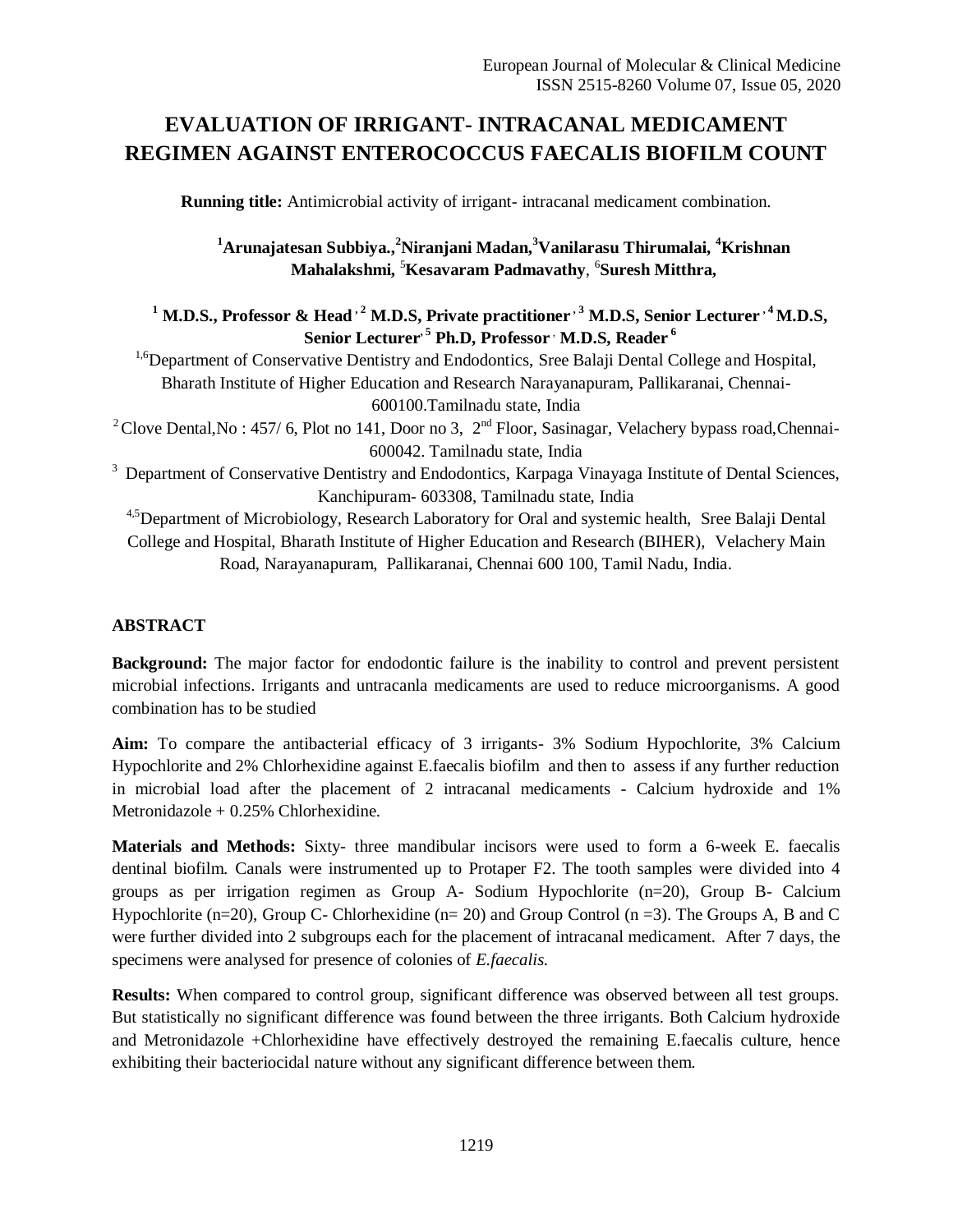**Conclusion:** Irrigation alone did not eliminate E.faecalis, combining Irrigant with medicament eliminated all E.faecalis and different combinations of irrigants and medicaments were equally effective.

**Keywords:** Antimicrobial, Dentin biofilm, irrigants, intracanal medicaments.

#### **MAIN TEXT**

#### **ORGINIAL RESEARCH: IN-VITRO STUDY**

#### **INTRODUCTION**

The complete eradication of microorganisms from the root canal system before obturation establishes a favourable outcome for endodontic treatment. <sup>(1)</sup> Undoubtedly, the major factor for endodontic failure is the inability to control and prevent persistent microbial infections.<sup>(2)</sup> Therefore, infected root canals need to be subjected to combined chemo‑mechanical treatment involving instrumentation and copious irrigation with disinfectants. Still some bacteria and their byproducts could persist in the root canal system. The placement of intracanal medication is to destroy these residual microorganisms and their toxins and any residual bacteria that have not been removed during canal preparation.

*Enterococcus faecalis* is one such persistent organism that, despite making uponly a small proportion of the flora in untreated canals, plays a major role in the etiology of persistent periradicular lesions after root canal treatment. It is a common isolatein persistent endodontic infection and known to survive as a sole organism in such cases. Hence a combination of irrigantand medicament may be useful to eliminate *E,faecalis*from the root canals.

Thus, the present *in vitro* study was undertaken to compare the antibacterial efficacy of 3 irrigants-3% Sodium Hypochlorite, 3% Calcium Hypochlorite and 2% Chlorhexidine gluconateagainst *E.faecalis*  biofilm and then to assess ifanyfurther reduction in microbial load after the placement of 2 intracanal medicaments - Calcium hydroxide and 1% Metronidazole + 0.25% Chlorohexidine. i.e) to compare the antibacterial efficacy of a combination of these irrigants and intracanal medicaments.

#### **MATERIALS & METHODS**

#### **Preparation of the samples:**

Sixty- three freshly extracted intact, non-carious, single rooted human mandibular incisors (confirmed by radiograph) with fully formed apices were chosen for the study. An informed consent was obtained from patients undergoing extraction for orthodontic reasons. The teeth were initially stored in hydrogen peroxide solution, cleaned of superficial debris, calculus, tissue tags and stored in normal saline to prevent dehydration. The tooth specimens were sectioned below the cementoenamel junction (CEJ) with a diamond disc to obtain a standard tooth length of 16 mm.

#### **Sterilization of tooth samples:**

After instrumentation, the tooth samples (n=63) were immersed in sterile distilled water and autoclaved at 121º C at 15 lbs pressure for 20 mins. The tooth samples were transferred into clean glass test tubes (5 tooth / test tube) containing 5ml of sterile Mueller-Hinton broth (Himedia, India) and autoclaving was repeated. The tubes were checked for sterility at 48 hours.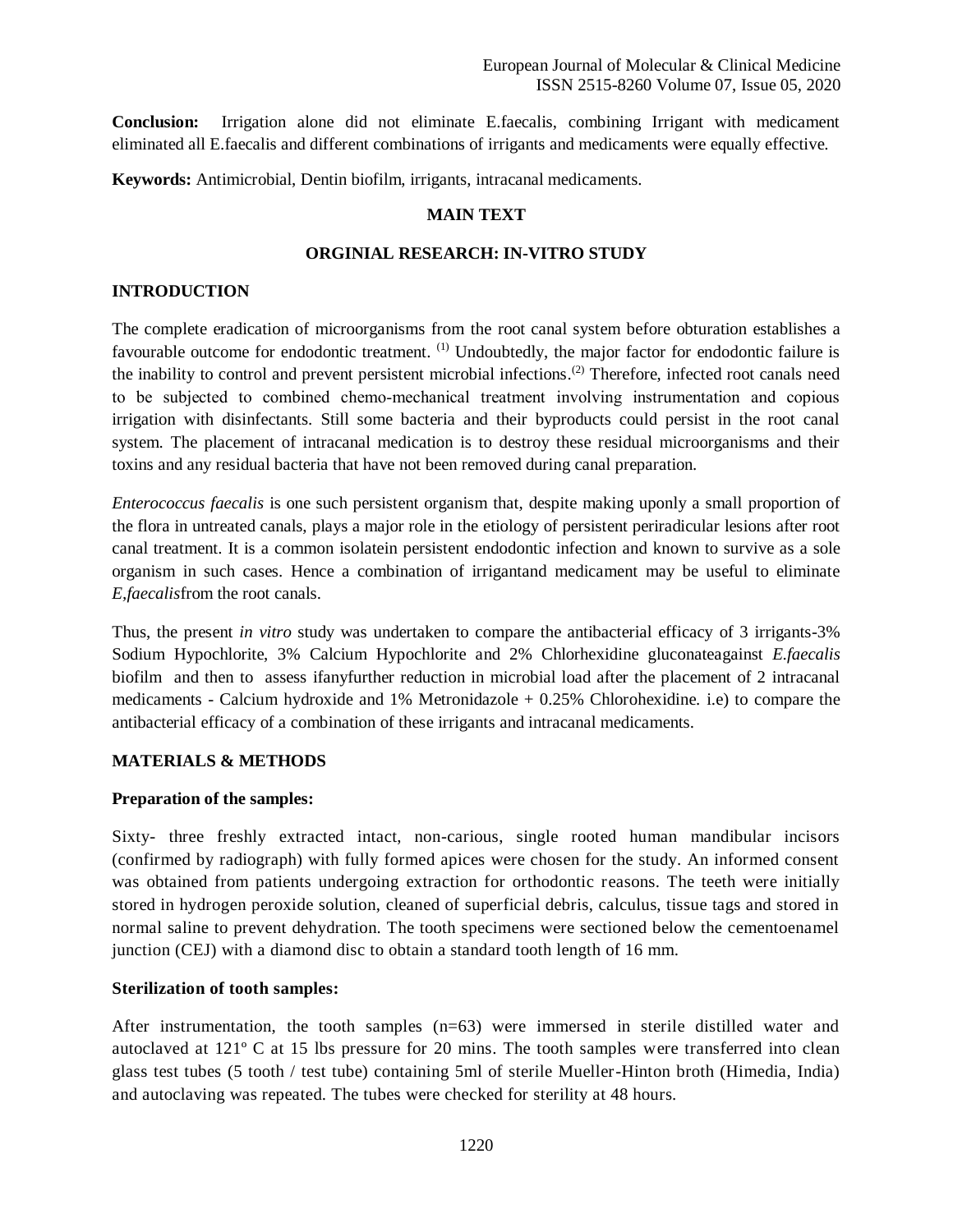## **E.***faecalis* **Biofilm formation:**

Fresh overnight cultures of *E. faecalis* ATCC 29212 was prepared in sterile MHB and the turbidity was adjusted to MacFarlands standard 0.5 (HiMedia Laboratories Pvt Ltd, Mumbai, India) such that it corresponds to a cell density of  $1.5 \times 10^8$  cells/ml. The test tubes containing the tooth samples were inoculated with *E. faecalis* ATCC 29212, followed by incubation in an orbital shaker at 37°C for 6 weeks to form *E. faecalis* dentinal biofilm.

## **Instrumentation of the tooth samples:**

After 6 weeks of incubation, the tooth samples were thoroughly rinsed with sterile saline to remove the planktonic cells of *E. faecalis* leaving behind the biofilm formed on the dentin. The root canal orifice was enlarged using Sx followed by which instrumentation was carried out using Dentsply ProTaper system S1, S2, F1 till F2 using EDTA gel.

## **Irrigation of the tooth samples:**

The tooth samples were divided into 4 groups, Group A- Sodium Hypochlorite (n=30), Group B-Calcium Hypochlorite (n=30), Group C- Chlorhexidine (n= 30) and Control (n =3). Copious irrigation with saline and the respective irrigant was done after subsequent instrumentation.

## **Placement of Intracanal Medicament:**

The Groups A, B and C were further divided into 2 subgroups each for the placement of intracanal medicament. In group A, 10 teeth were packed with Calcium Hydroxide and labelled (D1-10), 10 with Metronidazole and Chlorhexidine combination (M+C) and labelled (D11-20) using lentinospirals. Groups B and C were divided in similar manneras E1 and E2 and F1 and F3 respectively. The intracanal medicament was placed for a period of 7days and incubated aerobically at 37°C.A sterile F2 paper point sample was placed for 30 seconds in each tooth following which the dentin shavings from each tooth was removed using peeso-reamer size 2. The paper point and the shavings were transferred aseptically in the respectively labelled eppendorf tubes containing 1 mL of sterile saline solution.About 10 µl of the samples were inoculated onto sterile Muller Hinton Agar plates by spread plate method. The inoculated plate was incubated at  $37^{\circ}$  C for 24 hours. After 24 hours the plates were observed for the presence of colonies of *E.Faecalis.*

## **RESULTS**

A one-way ANOVA was used to test the difference in percentage kill of E. faecalis biofilm. A post-hoc analysis was employed using a multiple range test to determine homogenous subsets among the test agents. The level of significance was set at ( $p \le 0.05$ ). When compared to control group, significant difference was observed between all test groups.Group A (3% Sodium hypochlorite) showed minimal mean reduction, and Group B (3% Calcium hypochlorite) showed moderate reduction. Group C (2% CHX irrigation) showed most reduction of *E. faecalis.* But statistically no significant difference was found between the three groups [Table 1].Both Calcium hydroxide and M+C have effectively destroyed the remaining *E.faecalis* culture, hence exhibiting their cidal nature without any significant difference between them [Table 2].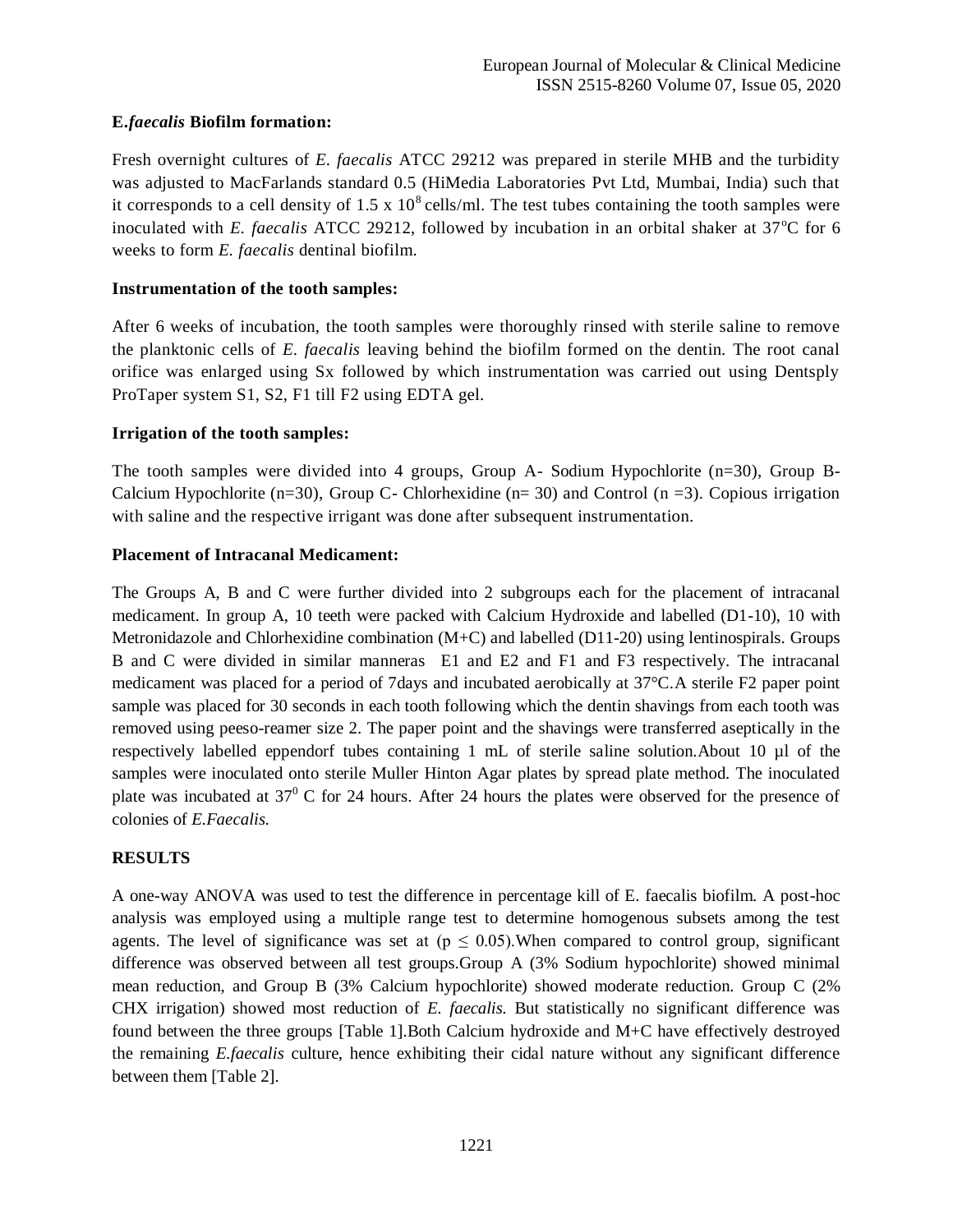#### **DISCUSSION**

A 6-week biofilm was used in this study, because the microorganism has the ability to form biomineralised or calcified biofilm on root canal dentine which may be a factor that contributes to the persistence of this bacteria. (3)

Although NaOCl irrigation is considered Gold standard, it is not regarded as optimum for E.faecalis, because of its penetration ability of dentinal tubules. <sup>(4)</sup> Other drawbacks of sodium hypochlorite include its inability to remove smear and its high tissue irritability that can cause inflammation or necrosis and also its adverse effect on bond strength.<sup>(5)</sup>

Calcium hypochlorite (Ca(OCl)2) normally used for industrial sterilization.<sup>(6)</sup>Ca(OCl<sub>2</sub>) has also shown to eliminate E. faecalis and is comparable to NaOCl.  $\binom{7}{1}$  is expected to have more antimicrobial efficacy than NaOCl because of the higher generation of hypochlorous acid when mixed with water. <sup>(8)</sup> As Hypochlorous acid is responsible for the antibacterial activity by disruption of several vital functions of the microbial cell.<sup>(9)</sup> This is in accordance with the present study, where  $(Ca(OCl)2)$  was found to be more effective than NaOCl but was statiscally insignificant.

The most effective irrigant in this study was found to be Chlorohexidine. This could be due to the lower contact angle in preparations containing chlorhexidine, enabling better diffusion into the tubules. (10) In another study, a 10-minute irrigation with 2% chlorhexidine before obturation of the root canal resulted in complete elimination of *E. Faecalis.* <sup>(11)</sup>But none of the irrigants showed complete eradication of *E.faecalis.*

In addition to comparing the antibacterial effectiveness of these three irrigants, combination of these irrigants with two medicaments was also assessed in this study. Because in clinical situations, instrumentation and irrigation alone does not reliably eliminate bacteria,the need of using different intracanal medicaments becomes logical.<sup>(12)</sup>It was found that both intracanal medicaments used in this study, calcium hydroxide  $(Ca(OH)_2)$ , and a combination of metronidazole and CHX gel, was able to completely eliminate any residual *E.faecalis.*

Calcium hydroxide is a common and effective intracanal medicament known todisinfect in a period of seven days.<sup>(13)</sup> However, E. faecalis has been reported to be resistant to  $Ca(OH)$  as a result of its ability to penetrate the dentinal tubules and adapt to changing environment.  $^{(3)}$ 

The initial bacterial load in endodontic infections consists of facultative bacteria, but as time progresses, there is increase in obligate anaerobic.  $(14)$  The obligate anaerobes are fairly easy to eliminate, in contrast to the facultative anaerobes which are capable of surviving chemo-mechanical. (15)*E. faecalis* is facultative anaerobe that is highly resistant to commonly used intracanal medicament including calcium hydroxide. Hence, metronidazole having bactericidal action against facultative anaerobes can also be considered as an adjunct to endodontic treatment.

Though Metronidazole is known to be more effective against obligate anaerobic bacteria than on aerobic and facultative anaerobic bacteria <sup>(16)</sup>, a study <sup>(17)</sup>showed it to have antibacterial effect even on E. faecalis, a facultative anaerobic bacterium. A combination of metronidazole and chlorohexidine medicaments was hypothesized to act in synergistic manner with better efficacy.

In our study, a combination of metronidaozle and chlorhexidine proved as effective as calcium hydroxide against *E.faecalis.*Similar study by <sup>(18)</sup>showed that this combination was better than calcium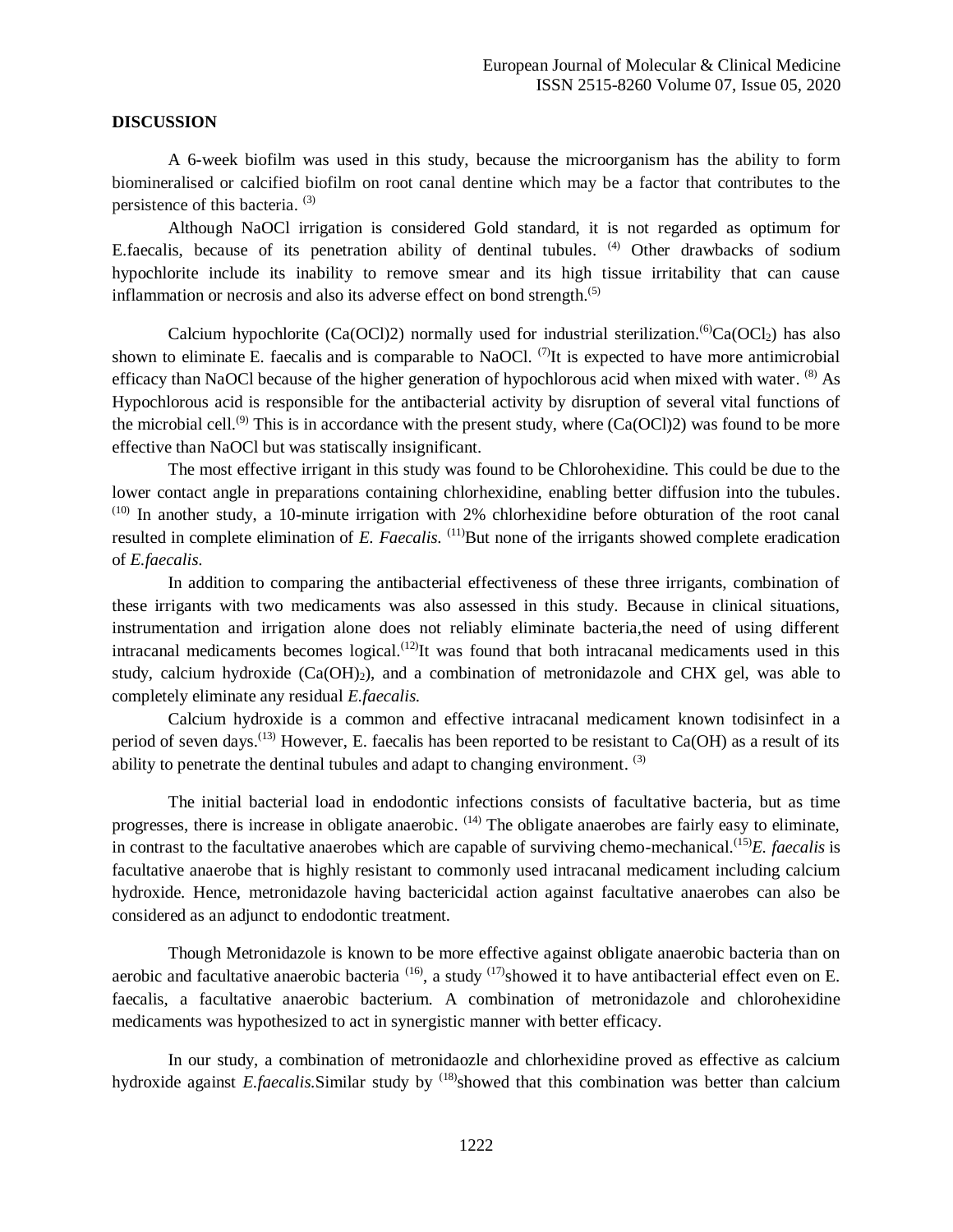hydroxide as an intracanal medicament against *E.faecalis*.This could be because both CHX and metronidazole have been shown to exhibit free radical mediated mechanisms of bacterial killing.<sup>(17)</sup>

## **CONCLUSION**

Within the limitations of the study, it was found that irrigation alone did not eliminate *E.faecalis* and there was no significant difference between NaOCl and chlorhexidine. Combining irrigant with medicament eliminated all *E.faecalis* and different combinations of irrigant and medicament were equally effective.

#### **SOURCE OF FUNDING**: Nil

**ETHICAL CLEARANCE**: Not required for an in-vitro research.

### **CONFLICT OF INTEREST**: Nil

## **REFERENCES**

- 1. Siqueira JF. Aetiology of root canal treatment failure: why well-treated teeth can fail. Int Endod J. 2001 Jan;34(1):1–10.
- 2. Tabassum S, Khan FR. Failure of endodontic treatment: The usual suspects. Eur J Dent. 2016 Jan;10(1):144–7.
- 3. Kishen A, George S, Kumar R. Enterococcus faecalis-mediated biomineralized biofilm formation on root canal dentinein vitro. J Biomed Mater Res Part A. 2006 May;77A(2):406–15.
- 4. Cecchin D, Farina AP, Galafassi D, Barbizam JVB, Corona SAM, Carlini-Júnior B. Influence of sodium hypochlorite and edta on the microtensile bond strength of a self-etching adhesive system. J Appl Oral Sci. 2010 Aug;18(4):385–9.
- 5. Türkün M, Kaya AD. Effect of 10% sodium ascorbate on the shear bond strength of composite resin to bleached bovine enamel. J Oral Rehabil. 2004 Dec;31(12):1184–91.
- 6. Dutta A, Saunders WP. Comparative Evaluation of Calcium Hypochlorite and Sodium Hypochlorite on Soft-tissue Dissolution. J Endod. 2012 Oct;38(10):1395–8.
- 7. de Almeida AP, Souza MA, Miyagaki DC, Bello YD, Cecchin D, Farina AP. Comparative Evaluation of Calcium Hypochlorite and Sodium Hypochlorite Associated with Passive Ultrasonic Irrigation on Antimicrobial Activity of a Root Canal System Infected with Enterococcus faecalis: An In Vitro Study. J Endod. 2014 Dec;40(12):1953–7.
- 8. Subbiya A, Mahalakshmi K, Pushpangadan S, Padmavathy K, Vivekanandan P, Sukumaran VG. Antibacterial efficacy of Mangifera indica L. kernel and Ocimum sanctum L. leaves against Enterococcus faecalis dentinal biofilm. J Conserv Dent. 2013;16(5):454-7.
- 9. Barrette WC, Hannum DM, Wheeler WD, Hurst JK. General mechanism for the bacterial toxicity of hypochlorous acid: abolition of ATP production. Biochem. 1989 Nov 14;28(23):9172–8.
- 10. Basrani B, Ghanem A, Tjaderhane L. Physical and Chemical Properties of Chlorhexidine and Calcium Hydroxide-Containing Medications. J Endod. 2004 Jun;30(6):413–7.
- 11. Gomes BPFA, Souza SFC, Ferraz CCR, Teixeira FB, Zaia AA, Valdrighi L, et al. Effectiveness of 2% chlorhexidine gel and calcium hydroxide against Enterococcus faecalis in bovine root dentine in vitro. Int Endod J. 2003 Apr;36(4):267–75.
- 12. Geethapriya N, Subbiya A, Padmavathy K, Mahalakshmi K, Vivekanandan P, Sukumaran VG. Effect of chitosan-ethylenediamine tetraacetic acid on Enterococcus faecalis dentinal biofilm and smear layer removal. J Conserv Dent. 2016;19(5):472-7.
- 13. Sjögren U, Figdor D, Spångberg L, Sundqvist G. The antimicrobial effect of calcium hydroxide as a short-term intracanal dressing. Int Endod J. 1991 May;24(3):119–25.